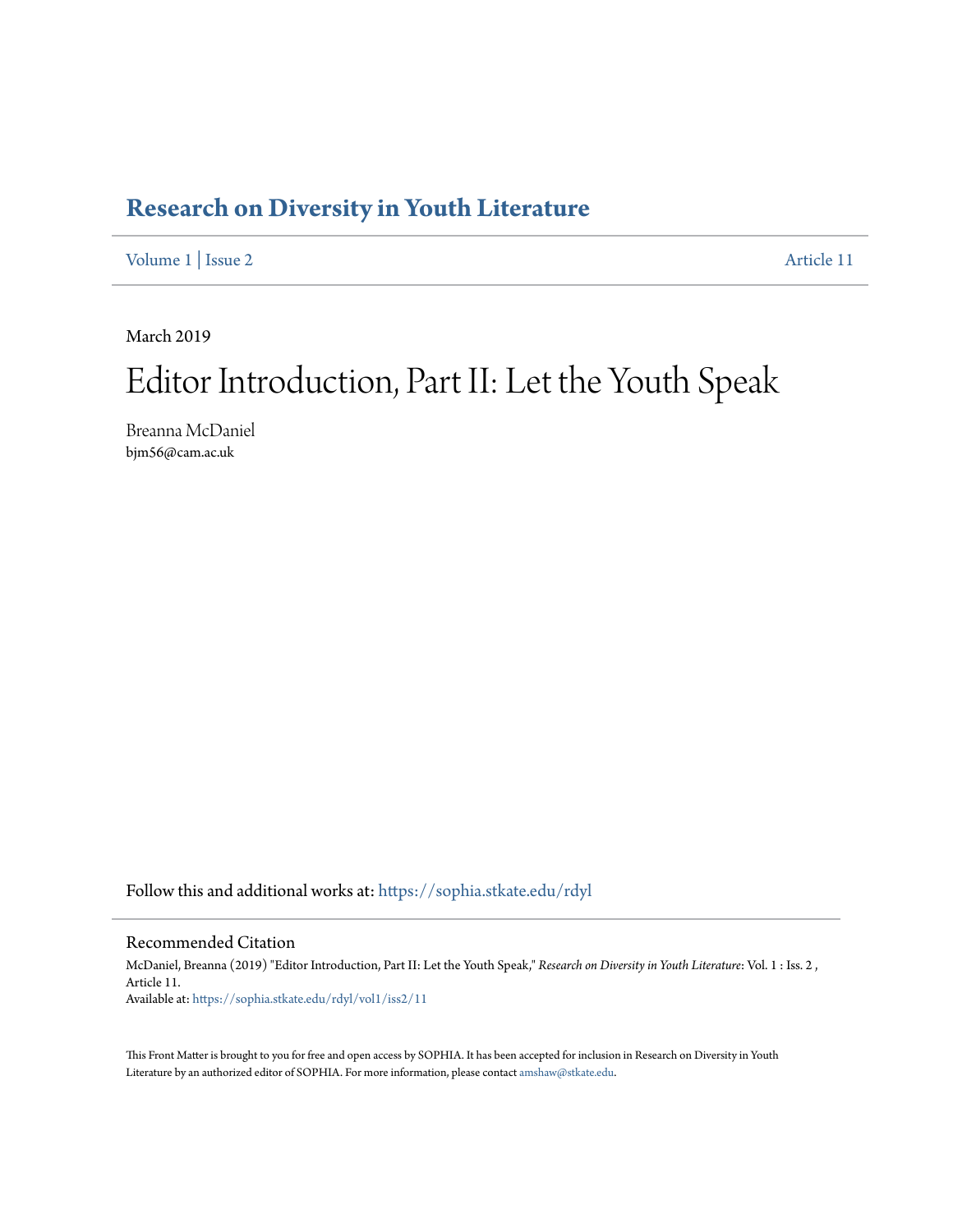When my mother told me she was going through my old knickknacks, journals, books and toys, I tried to curate a list of things that I hoped she wouldn't get rid of before I could return and intervene. My mind moved to an item that I hoped would still be present when I returned home to sift through my memories: a clear, plastic backpack that I carried through middle school.

On April 20, 1999, two White, male terrorists in Littleton, Colorado entered Columbine High School, placed bombs throughout the building and parking lot, and then began to shoot students and staff, taking 13 lives before also killing themselves. The ripple effects of that mass murder supposedly shook the United States to its core. To prevent more such heinous acts from occurring, security measures were put into place at schools all across the country, including my elementary and middle schools. Some of the security measures I remember were restrictions on the types of coats and clothing we could wear, metal detectors scanning our bodies before we entered the gym in the mornings, lockdown drills for the school, random locker checks and, finally, those see-through backpacks.

Many of these measures went away a few years after the shooting, until other incidents on college campuses, at elementary schools, and movie theaters jogged the collective memory of concerned citizens causing them to cry out for more extensive procedures around how guns are accessed in the United States. The backpack that I carried for years after Columbine stands as a tangible, "scriptive thing" that imprints for me, and no doubt others, a measured timeline of inaction on the part of our government and society to demand that the safety of all its citizens be prioritized — particularly the safety of young people, Native people, members of the LGBTQ community, disabled people, and people of color.

1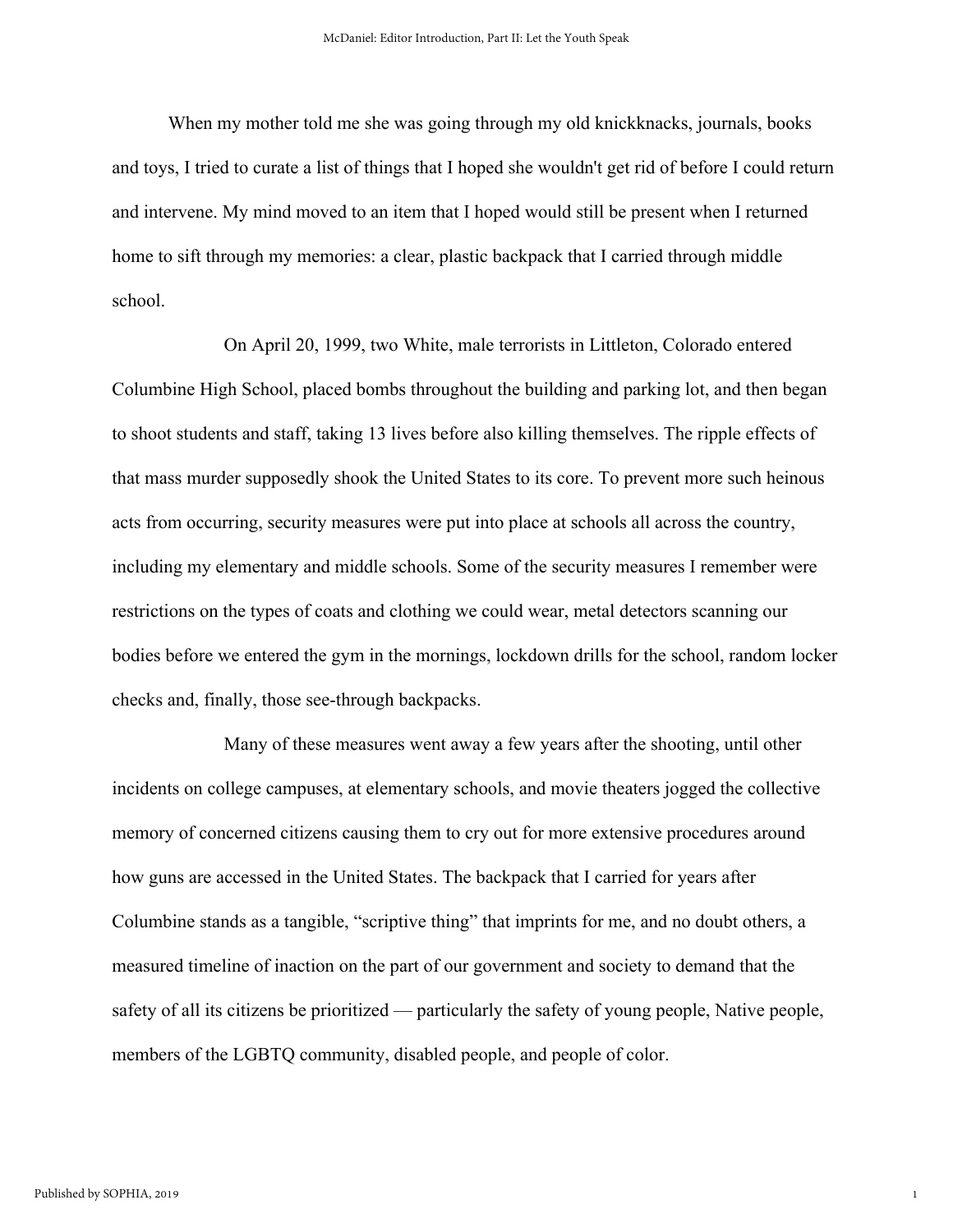In her book *Racial Innocence: Performing American Childhood from Slavery to Civil Rights* (2011), Robin Bernstein details handkerchiefs and dolls as "scriptive things," items "of material culture that prompts meaningful bodily behavior" (71). Bernstein continues: "The set of prompts that a thing issues is not the same as a performance because individuals commonly resist, revise, or ignore instructions... the set of prompts does not reveal a performance, but it does reveal a script for a performance" (72). My clear, off-brand, plastic backpack showcases scripted emotional responses, performances of care and concern, that were initially embraced and then rejected; it represents a cycle of state-sanctioned murders insincerely addressed by a government committed only to increasing the power of a small percentage of its citizens. What do we do?

Right now, as in the past, civil disobedience and activism serve as opportunities for marginalized people to push back against the political and social structures established to eradicate them. From the self-serving gubernatorial candidate who rigs their state election to the ignorant, uncompassionate tweets that condemn the lawful requests for asylum in the United States, we continuously witness the blatant disregard for life and civil rights that informs the leadership of this country. In response to our call for papers for this issue, we see two things: current trends in youth literature point to young people as the perfect respondents to the regressive movements of this country, and young people themselves understand and embrace that role (Corbett) .

Some recent youth literature, for example Kekla Magoon's *How It Went Down* (2014) and Brendan Kiely and Jason Reynold's *All American Boys* (2015), chronicle the movement of youth responses to violence in their communities. As Violet J. Harris reminds us, "Children's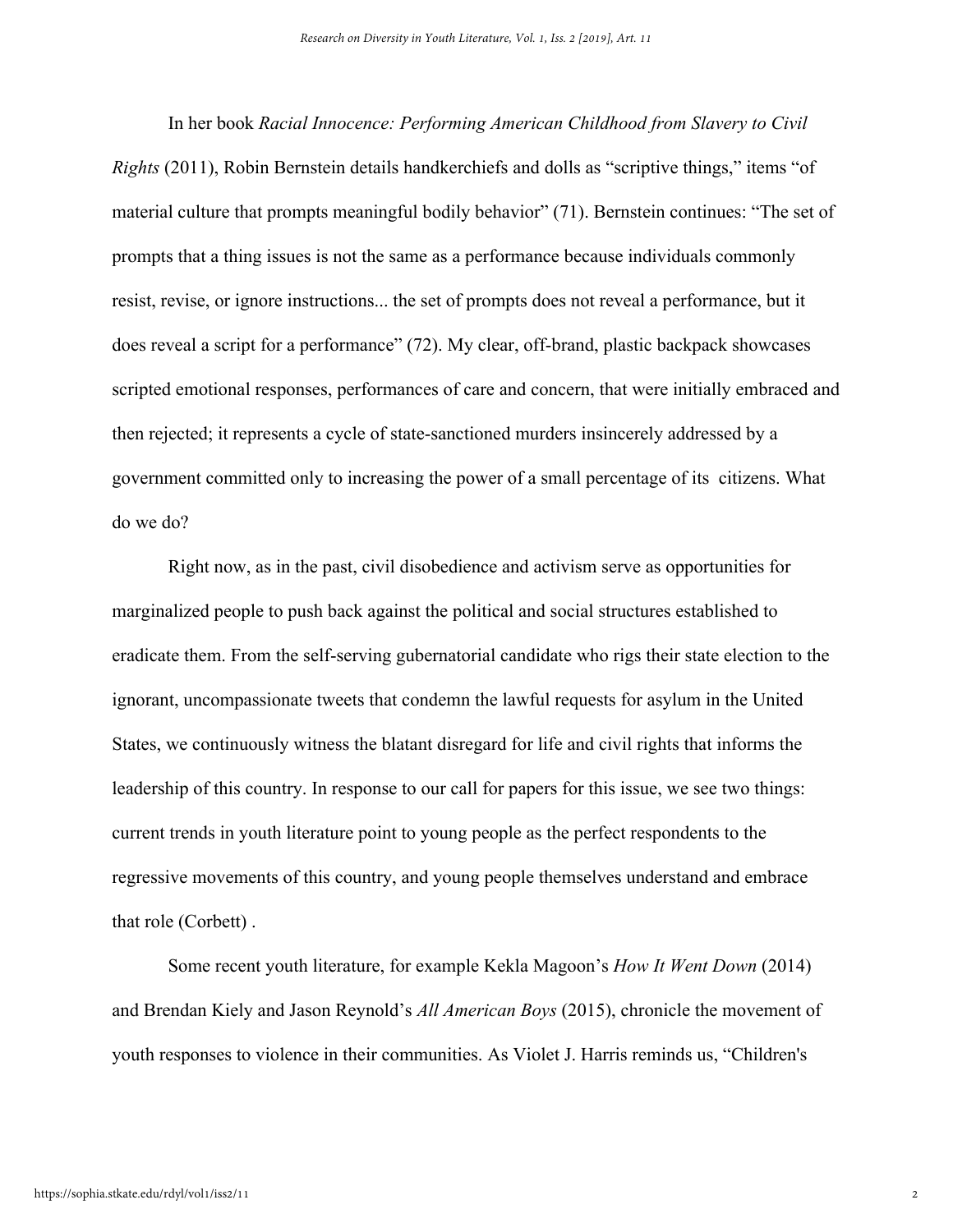literature serves the important role of mediator between children, cultural knowledge, and socialization by adults… because children's literature has long maintained this traditional role... it possesses both symbolic and real power" (541). These books, emboldened by their role as mediators, don't just privilege youth voices as victims of violence; they empower them as knowledgeable leaders and participants in the movement for change. As Nelson and Dumas suggest, "In many ways, adults determine the boundaries of children's social worlds. Even so, recognizing children as social beings should lead us to shift our scholarly analysis, our politics, and our practice in ways that respond to children's rights and interests" (33). In these books, young people with the initiative and the right support enact and encourage change on levels that exceed the boundaries and limitations we adults set for ourselves and them.

In order to push past these established boundaries, young people at multiple intersections of marginalized identities must be affirmed and encouraged without being represented as the embodiment of all social problems. It is imperative that we recognize the perils to their emotional persons which are now more regularly intertwined with perils to their corporeal bodies. A cycle of false concern from policymakers holds space for them only until the next school shooting. It's time to listen as they define their resistance and hold space for them until their activism achieves justice. These books contain imperfect protagonists and offer no absolute solutions to the violence inflicted on United States citizens by police forces and domestic terrorists. They don't just show cycles; they also show progress and mirrors, or opportunities for young people to activate in accord with the narratives explored in the texts. Meeting young adults where they are, still searching and fighting for resources and justice, these novels explore the necessity of opposing structures that enable violence against Black lives specifically and

3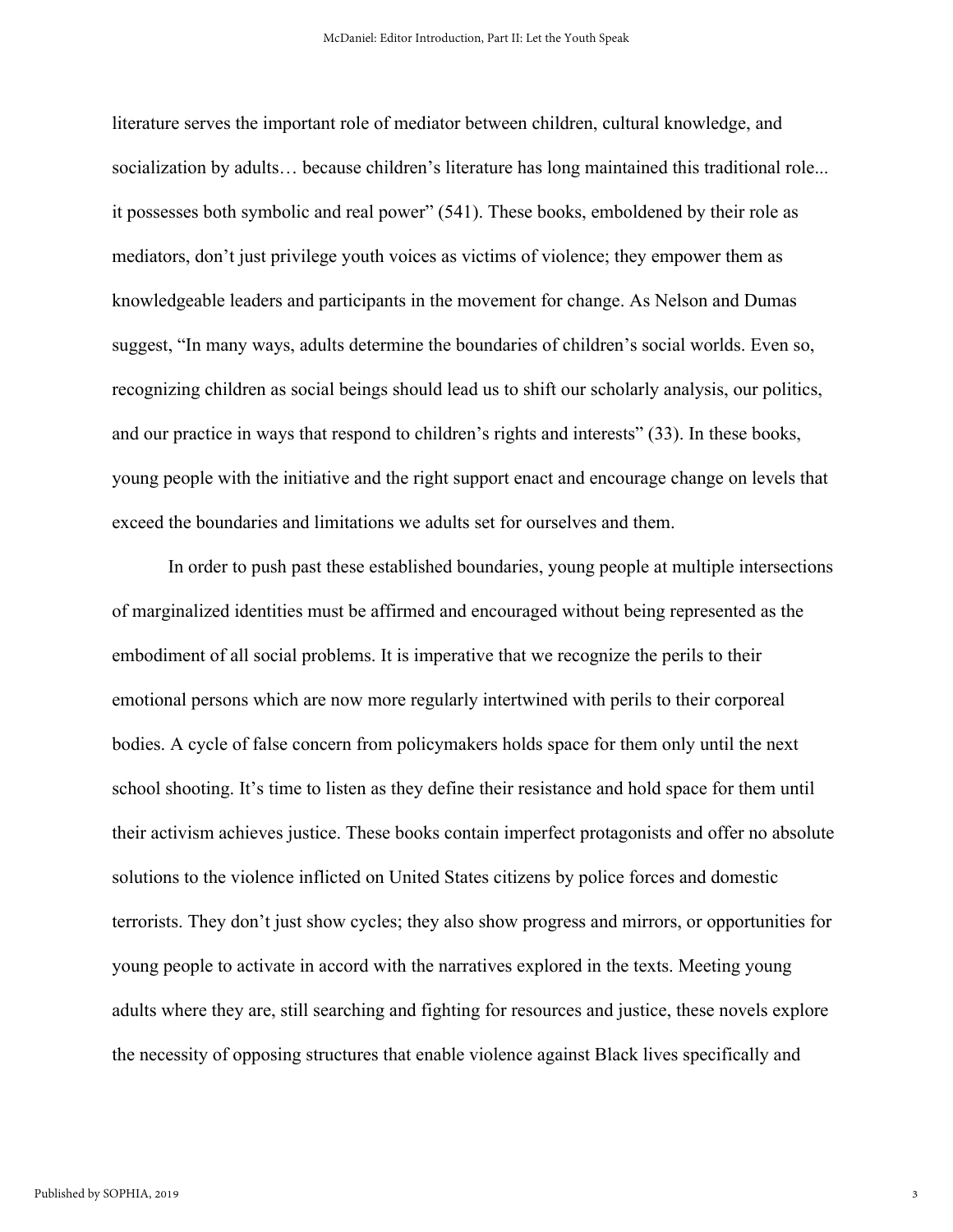marginalized people generally; they help readers assess available modes of struggle and suggest ways to resist state brutality and murder.

In this special section of the issue, student activists and researchers, through personal reflection and critical engagement with children's literature, explore their options to respond and push back against the injustices perpetuated by the oppressive system in the United States. In an introduction to *The Day Tajon Got Shot* , a novel by a collective of teenaged authors, I complete a short interview with three of the writers who wrote different characters for *TDTGS*: they speak about their positionality and motivation during a two-year long project that asked them to struggle to the heart of their fears during the nascent years of Black Lives Matter. In her essay, "'It's my time to talk': The Point of Protest in Eric Gansworth's YA Fiction," Mandy Suhr-Systma examines the representation of individual and community activism in two of Eric Gansworth's novels, revealing the myriad ways Native youth further social change in overt and implicit ways.

Melanie Ramdarshan Bold and Leah Phillip's "Adolescent Identities: The Untapped Power Of YA" details the continuing development of ethnic and racial representation in United Kingdom young adult fiction. They detail ongoing efforts to expand the networks of consideration, communication, and activism for YA in the UK, collating and circulating data alongside empirical projects like workshops to engage youth readers in advocating for more stories that reflect the reality of the contemporary United Kingdom. Finally, Shelly Barber shares her personal journey into activating as a leader at her school in her essay, "March for Our Lives: Hope Through Anger." Barber candidly shares the intersections of her identity and opens up about the process she undertook to overcome her anxieties, step up and raise her voice. This

4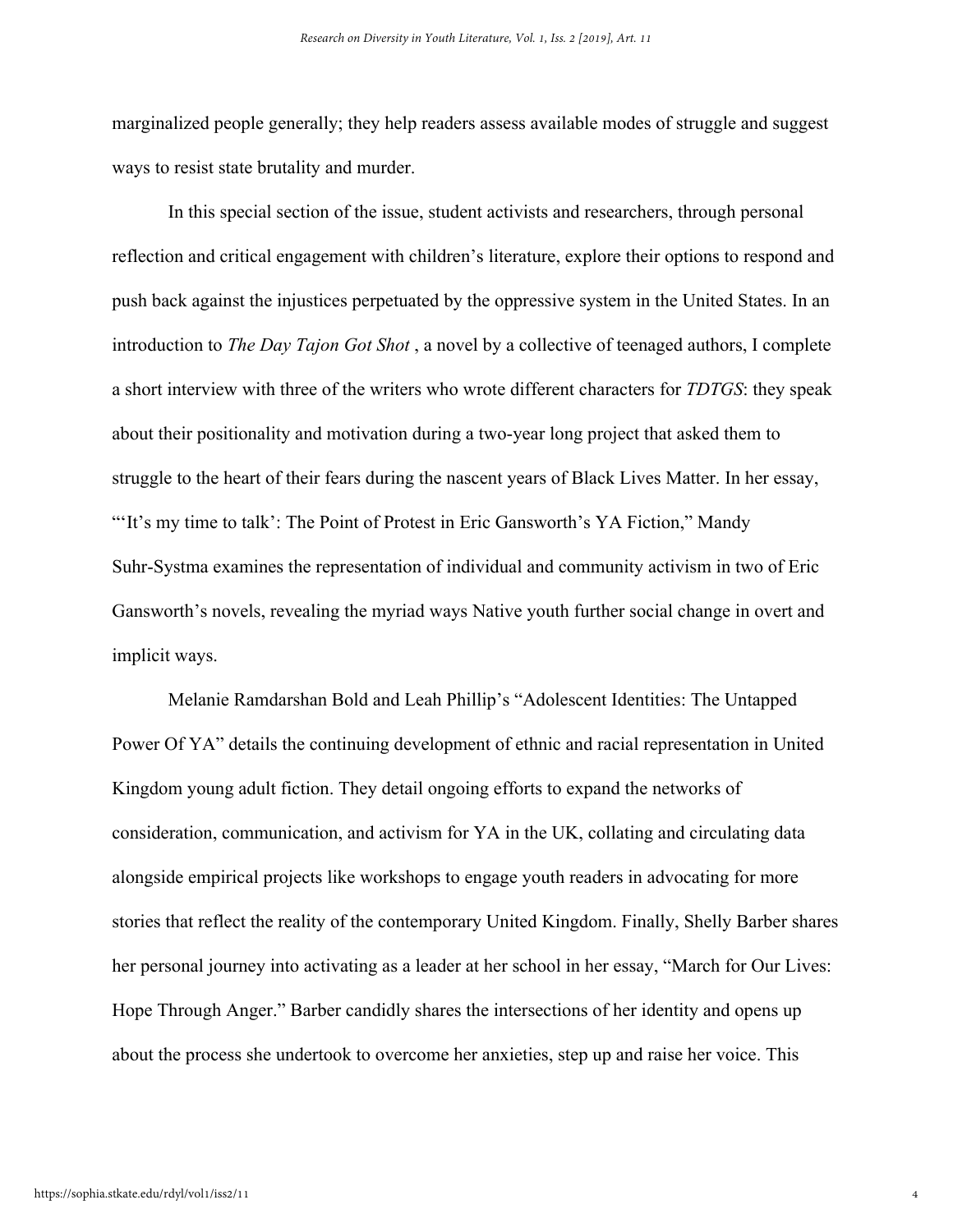issue's incredible cover art by Amelia Hare brings together iconic moments from rallies and protests led by young people.

This selection maps spaces of emergent —revolutionary — agency for young selves coming of age in a time of resurgent White nationalism and racist lethality. We see their agency continue to grow in the upturned faces and silence held at the March for Our Lives in 2018. . We see it in books like *The Day Tajon Got Shot*. We see it in the reclaiming of Native narratives through blog posts by the voices a[t](https://indigosbookshelf.blogspot.com/2018/11/welcome-to-indigos-bookshelf.html) *[Indigo's Bookshelf](https://indigosbookshelf.blogspot.com/2018/11/welcome-to-indigos-bookshelf.html)*. Their resistance is our greatest hope.